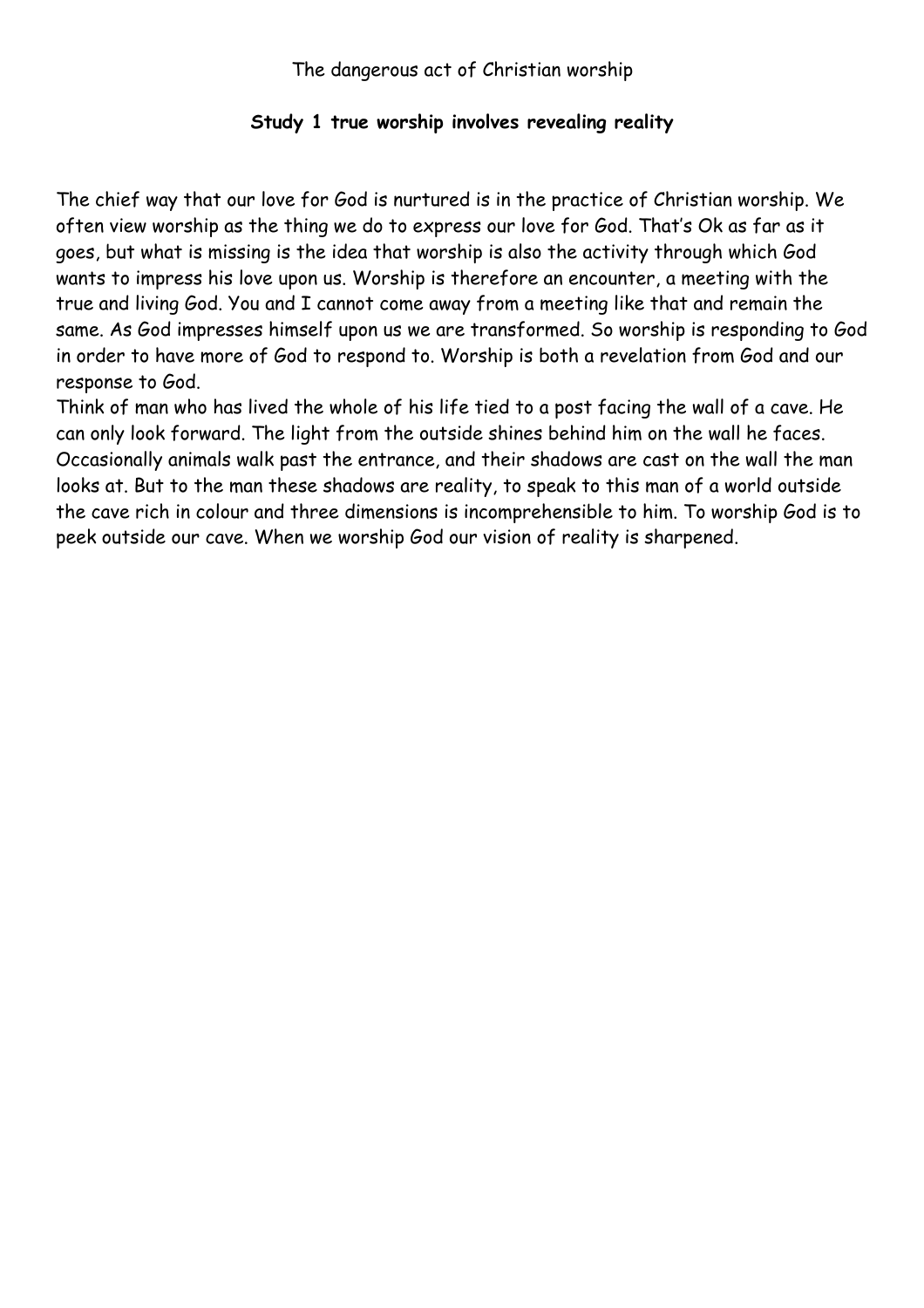1,In your experience of Christian worship, which of the following usually happens? A. You express your love for God, worship is your gift to God. B.God impresses his love on you. God refuels your emotional tank C.regular worship is a reality check that transforms your day-to-day life into love for God. D God gets something out of corporate worship, but it doesn't seem to connect to your world, so you get bored? E, anything other?

Read Ephesians Ch 4 v 17-24 2.How does Paul describe our former way of life? V 22 That is, life before Christ? 3.Can you think of examples from life which illustrate the following V17 futility of thinking? V 18 hardness of heart? V18 darkness of understanding?

4. In contrast to the former life, how is the Christian life pictured here?

5A.With reference to the former life, what does Paul urge us to do? V 22-24 5B. Why is it so difficult to 'toss out the old set of clothes'?

6.What do you find the most appealing or tempting about returning to or clinging to that old self?

7.With reference to the new self what does Paul urge us to do here?

8A. In it's larger context Ch 4 v 25- Ch 5 v 4 what does the new self look like? 8B. In this larger context, what glimpses of God in worship does Paul give us?

9 How does your glimpses of God affect the rest of your life? E.g. work, family, leisure etc

 10. How would you go about doing some of the things Paul commands here? Can you offer some examples specific to your situation Renewing the spirit of your mind by? Laying aside your old self by? Putting on your new life by? Laying aside falsehood and speaking the truth with

### **Worship quote to reflect on**

G.K. Chesterton 20<sup>th</sup> Century author Sometimes our religion is ' more a theory than a love affair'. Comment?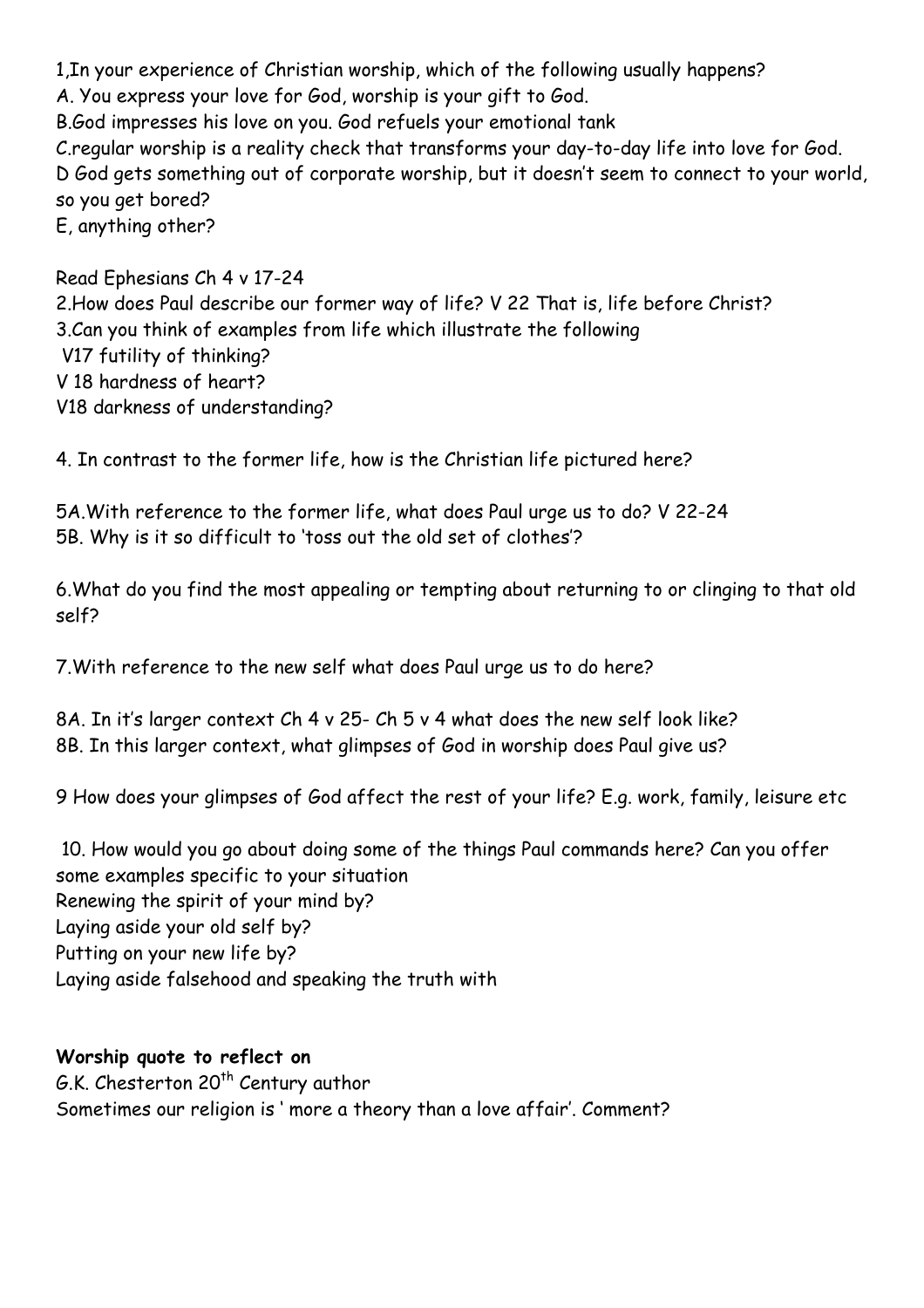## The dangerous act of Christian worship **Study 2. True worship involves a great drama**

The Danish philosopher Soren Kierkegaard once wrote,' In Christian worship God is the audience, the congregation is the performer, and those who stand up front and lead [speakers, worship leaders, singers] are the prompters.' He was making the point that God is the focus of authentic Christian worship. It is He who stands at the centre not us, or our experience of God. The point being that when we come to the heart of worship we cease asking. 'What will He do for me?' and rather ask, 'What can I do for Him?'

1.When have you lost yourself in applause prompted by performers on the stage or on the field of play?

- a. When your favourite team won the game?
- b. When the concert performer played your favourite piece of music?
- c. When the film used words or action to stir you?
- D.when the story line came to a dramatic, soul-satisfying conclusion?

e. Other [explain]

2. What did this experience make you want to do afterwards?

3.when have you experienced worship that prompted spontaneous praise, hand clapping, cheers, dancing in the aisles, for God, not the performers?

Read Revelation Ch. 5 vs. 1-14

4. Project yourself into this heavenly service of worship.

4A what do you see?

4B what do you hear?

4C. What do you smell?

4D. What do you feel?

5.why does everyone in heaven want to see the scroll opened?

6.What makes the Lamb uniquely worthy to open the scroll?

7.Whwn is the kingdom referred to in vs.10 to be in place?

8.In this scene from heaven above, who is participating in the great ritual drama?

9. God is the audience of this service on worship. How does that compare with the expectations of typical churchgoers?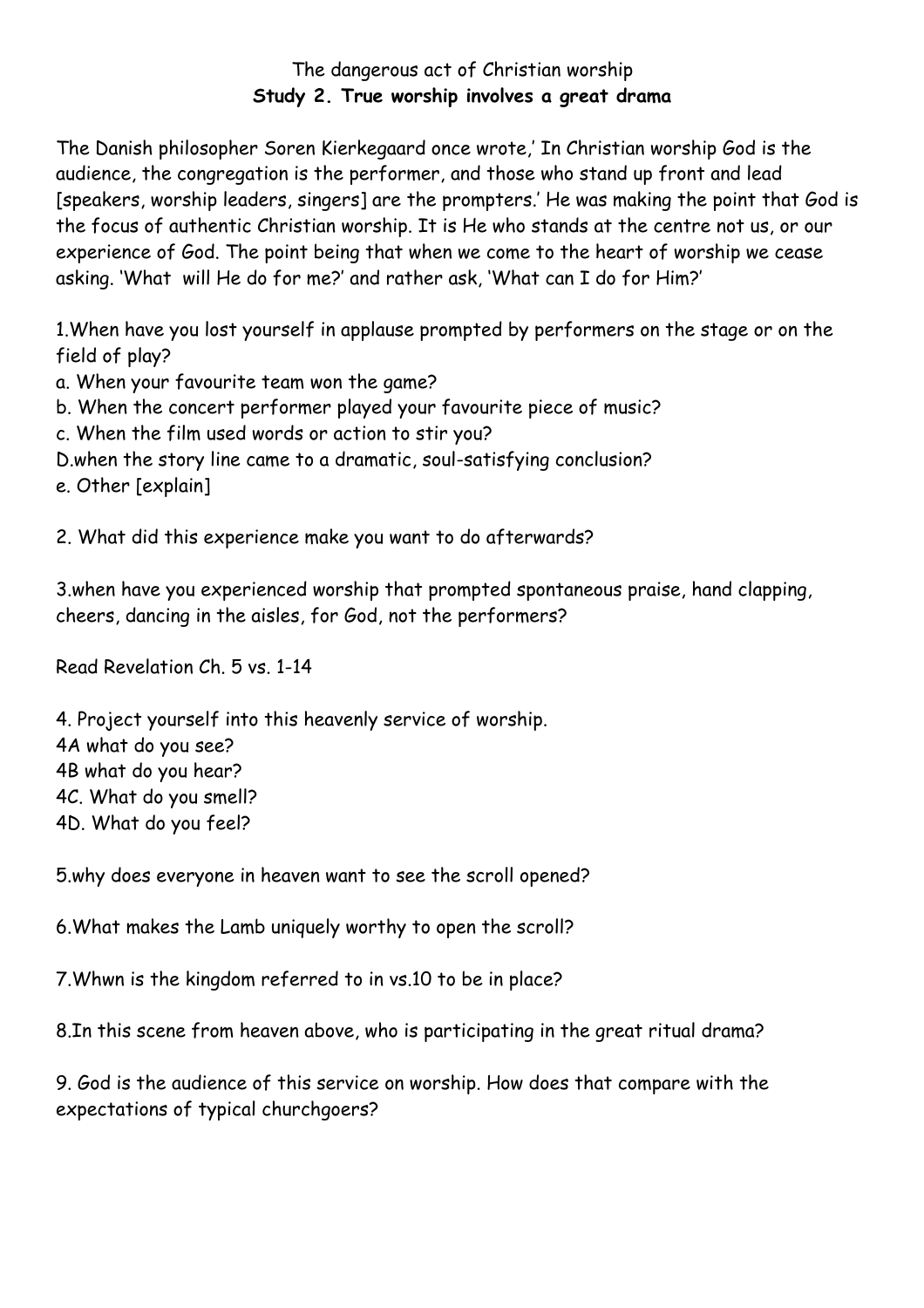10 Make an evaluation of yourself, as honestly as you can, over the last couple of times you have been to a worship service at TVBF, how would you say you did the following areas of performance?

I interacted with God's word where I saw myself as in a mirror

Yes / No / Not sure

I interacted with others, exerting some influence through prayer Yes/ No/ Not sure

I listened actively to the message, no matter what my mood was when I came to church that day Yes/ No/ Not sure

I was so empties of myself and full of the Spirit that I was lost in adoration and thanksgiving Yes/ No/ Not sure

Which of the above aspects of worship will you try to do something about this week, even today?

Worship quote to reflect on A.W. Tozer. 20<sup>th</sup> Century Church leader 'Out of enraptured, admiring, adoring, worshipping souls God does His work. The work done by a worshipper will have eternity in it.'

How do you interpret this in relation to your approach to worship?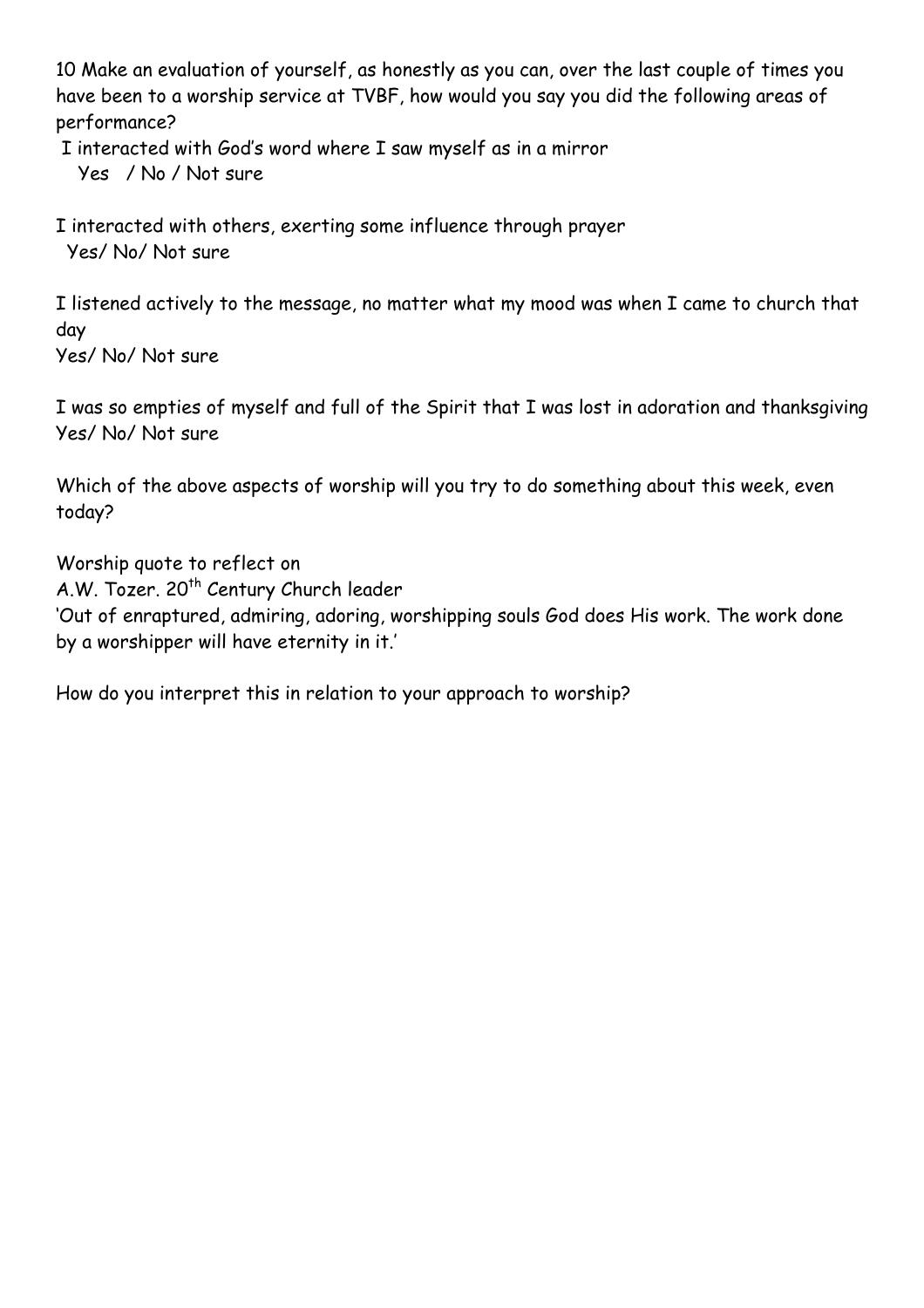# **Study 3. True worship involves a great story**

The whole of the Bible tells the unfolding story of the 'drama of salvation'. Why it was needed, how it came about, and what it means for us today, and how it ends. The worship we engage in weekly helps us frame our daily lives with the meaning and the mystery of this drama. Not to pay our role in this great unfolding story is to miss our reason for living. The great story urges us to see our individual stories and work as part of a much larger thing that God is doing in the world. Our character is trained refined and shaped as we engage in worship week in and out, over our lifetime.

Some years ago someone said that in Western Europe, 'we worship our work, work at our play, and play at our worship.'

Think back to your childhood, in which, if any of these contexts did your family experience worship.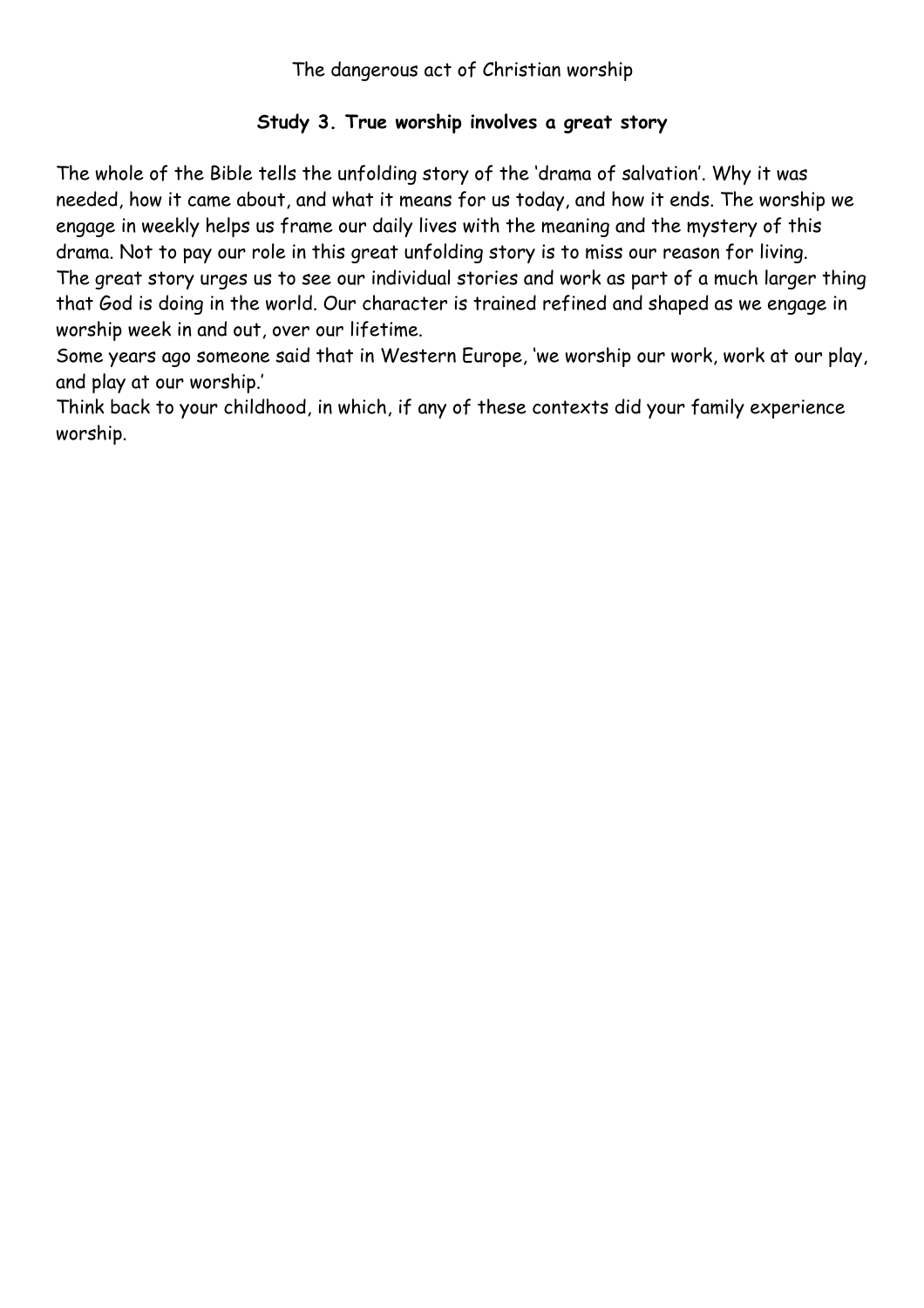1A. When you were growing up, what did you like to collect?

1B. Do you still have anything from these collections?

1C. What is the difference between collecting and hoarding?

Read Luke Ch 12 vs.13-21

2A. As you read this story you see a drama unfolding within the story, so there is a storywithin- a –story. What starts out as a family dispute takes on new meaning within its larger context. What is the initial family dispute all about, really?

3A.Why is this a problem for the brother in the crowd who complained to Jesus? 3B.What does Jesus see as the problem?

4A.How does Jesus' warning v 15 apply to this particular believer? 4B.How does it apply to believers in general vs. 21?

5A.How is the brother like the fool in the parable? 5B.What does it mean to be rich towards God vs. 21 also vs. 33? 5C What kind of investment portfolio would build up these kind of riches from week to week?

6.What is the punch line of the parable? [that is, why does Jesus tell this story?]

7.How is your life and work like the story-within-a-story that Jesus tells?

8A. Jesus warning against believers' wanting more abundant possessions runs counter to most contemporary advertising and marketing. How do you resist the appeal of things?

8B.How can our weekly corporate worship help us fight the battle of worldliness and materialism?

Worship quote to reflect on

21<sup>st</sup> century Church leader Louie Giglio. 'Worship is a participation sport, in a spectator culture.'

What do you think about this?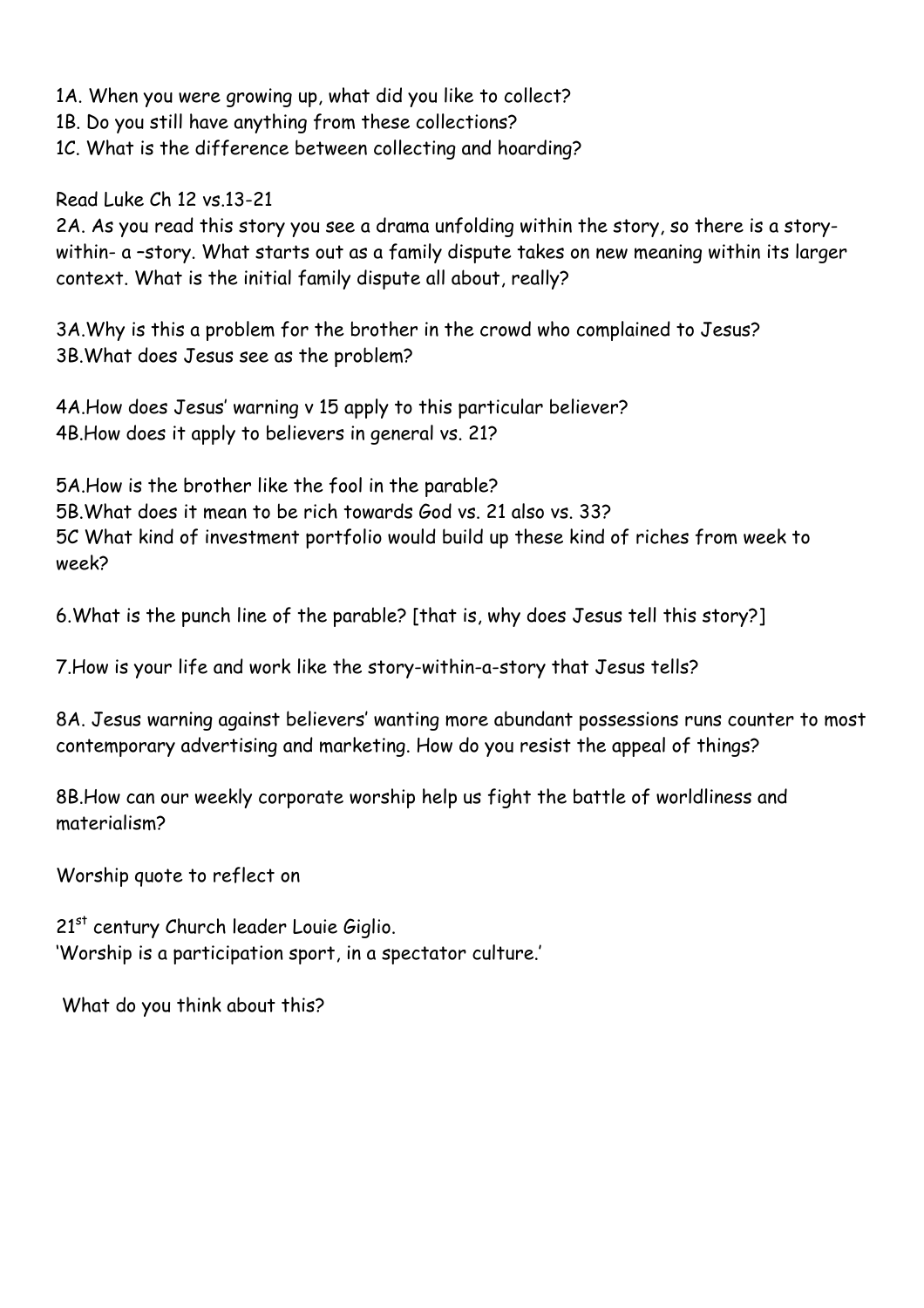### **Session 4 The value of Sunday**

Over the years Christians have disagreed about how to deal with 'the Sabbath'. So we often pile up rules to help us define how to keep Sunday special, this way it's more under our control. The only trouble with this is that the significance of the day can be lost under the pile or rules we form around it. We just need to stop and reflect on how we observe Sunday as God intended us to do so. We need to think about how we blend grace, freedom, hope and time, so that we avoid a rigid sabbatarianism or an irresponsible antinomianism, but rather build a responsible discipleship where we sharpen our focus on God and what it means to worship and serve Him. It is the writer Richard Foster who puts it ' the divine priority is this, worship first, service second.'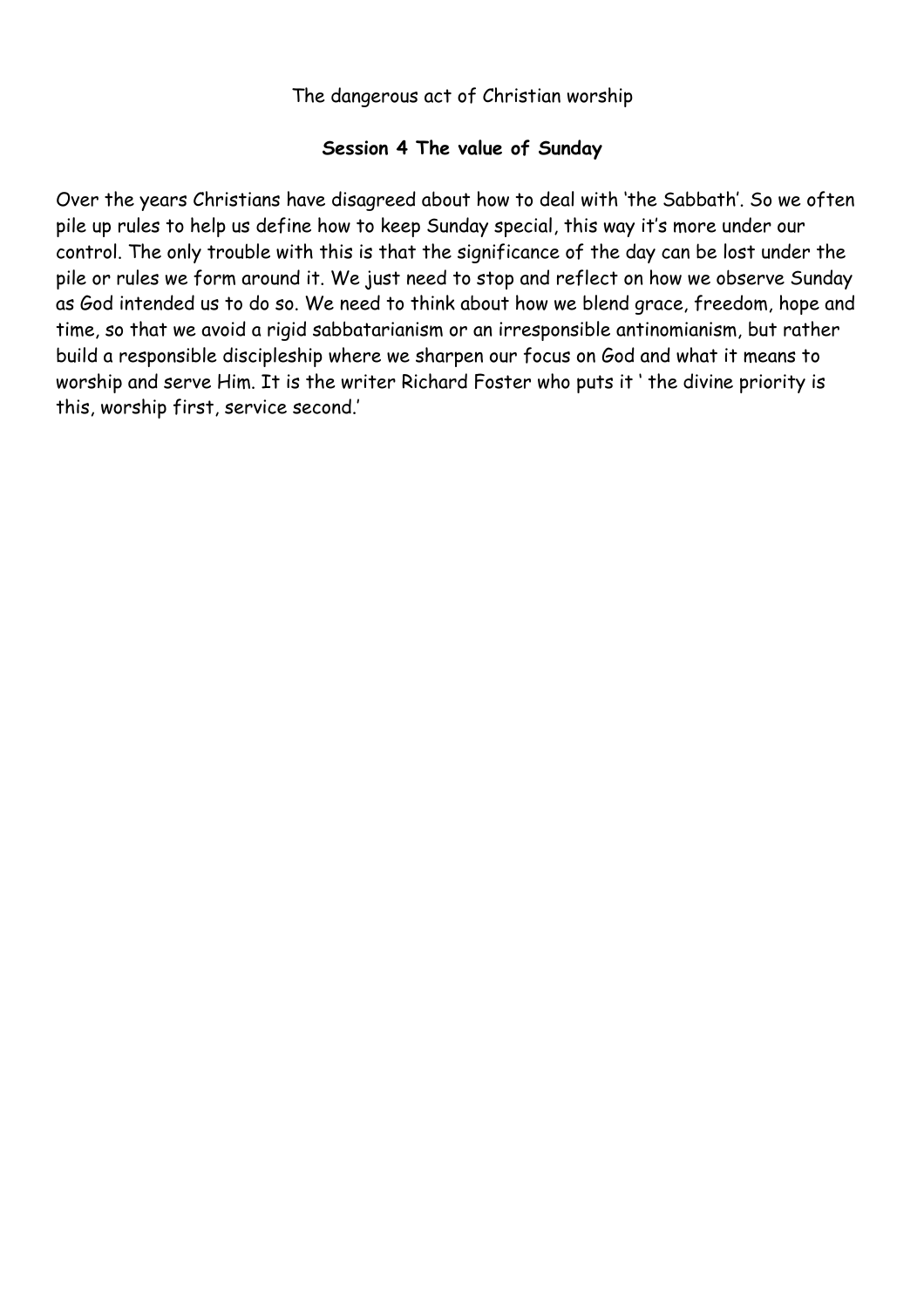1A.Think back to the home you were raised in. What were, if nay, the rules regarding how you spent your Sunday's? That is what could you do or not do?

1B. How do those rules you were raised with compare to the guidelines you now live with?

1C.What does this reveal about your attitude towards Sunday?

Read Exodus Ch .20 vs.8-11

2A.What was the Sabbath day? 2B.Hwn was it to be 'remembered' or 'observed'?

3.Do you think that a specific day of the week matters, or just the principle of taking one day off from work every seven days? Can you explain your answer?

4A.Why was the Sabbath to be kept 'holy' vs. 8-11 see also Genesis Ch.2 vs.2-3?

4B.How does this impact and affect our personal and corporate worship?

4C. C.S. Lewis wrote' the people who praise most are those who enjoy life most.' How does our view of the Sabbath help us in or praise of God?

5A.God blessed the Sabbath to be kept holy, v11, or set apart as a day of grace, freedom and hope. How has this become true for you?

5B where do you fall short of this and ' violate' the Sabbath?

5C. What will you do differently next week to balance and observe, 'keeping holy' the Sabbath?

5D How can you see the Sabbath as a 'holy moment' from God?

5E. As a result of keeping the Sabbath balanced and holy, and by honouring Jesus as Lord of your time, what do you hope to gain?

Worship quote to reflect upon

21<sup>st</sup> Century Christian leader John Piper 'Worship is a way of gladly reflecting back to God the radiance of his worth.'

How can this help you in your approach to worship?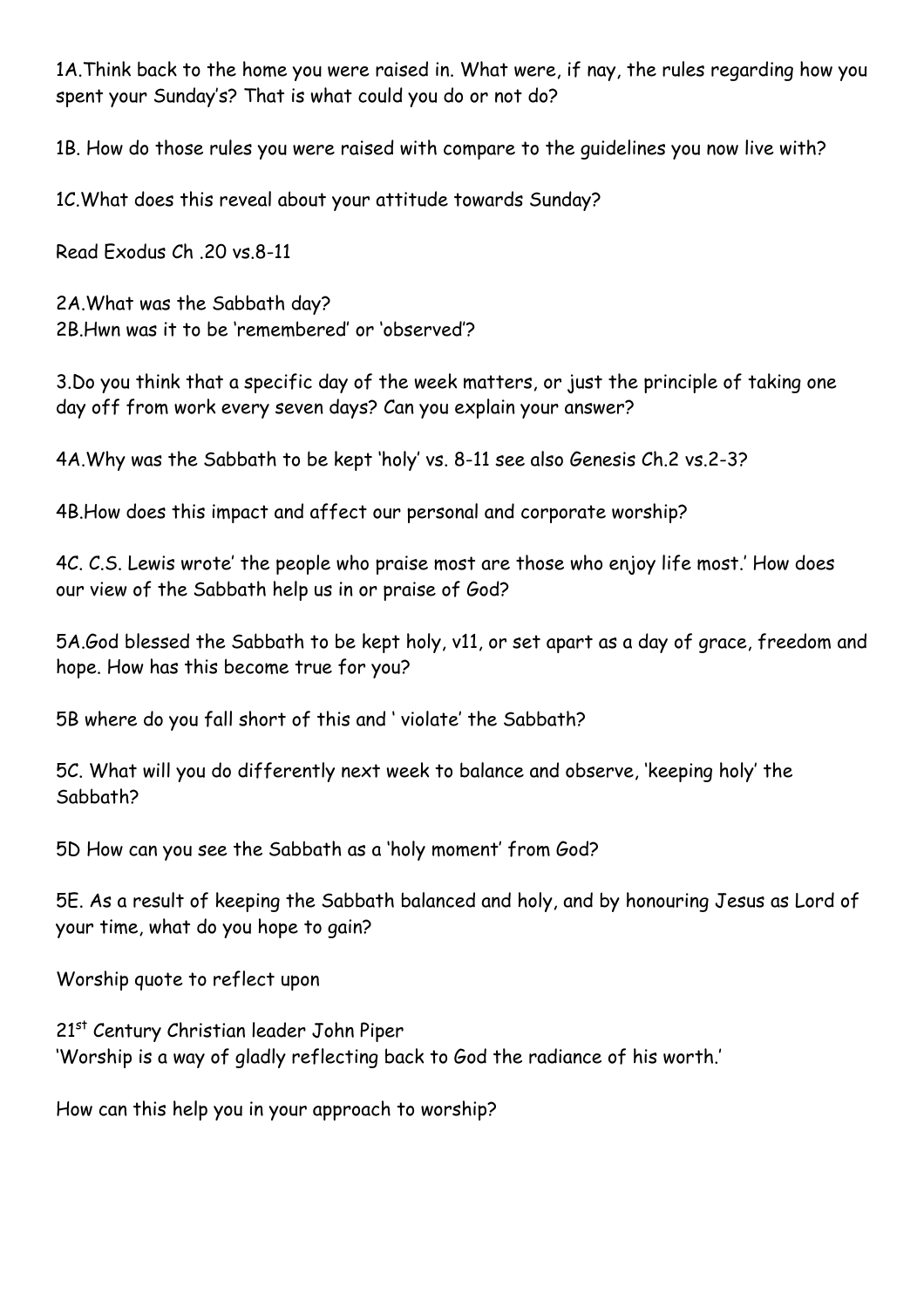## **Session 5 The value of symbols**

A few years ago someone put it that 'Communion was the focal point of God's presence in the ancient church, the Reformation made the Word the centre of God's presence, and today the presence of God is found in music.'

However, we need to hold together all three, God is present in his church at worship. God is there in the gathering in song, in Scripture reading, prayer, and in bread and wine. God is present in broken bread and poured out wine. The bread and wine, or grape juice we use, has nothing impressive about them. We simply use one to stand for the body of Christ, the other to symbolise his blood. But then offered to God and blessed, when received in faith, they become visible signs of an invisible reality. In a unique way they become the physical means by which we experience the grace and real presence of God.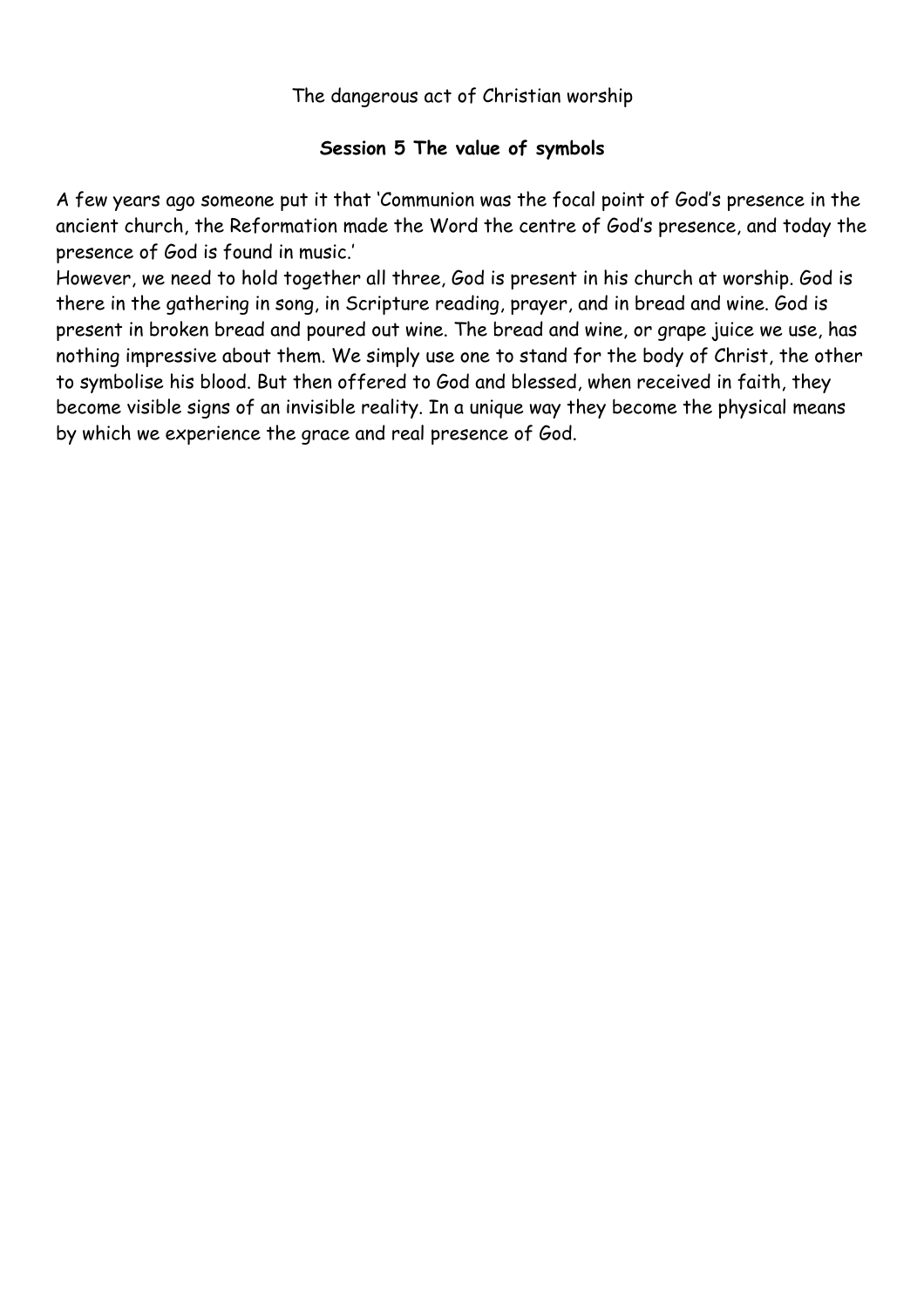1 when is God more real to you? Why? A.At the communion in the 'bread of life' B. At your desk/ workbench/ in the 'bread' [finance] you produce? C.At the kitchen table as you eat your meal and count the blessings of daily bread?

2. Describe if you can a memorable Communion experience you have had. What made it so special?

Read John Ch.6 vs.35-59

3A.what claim is Jesus making here? Vs.35-40 3B.What kind of corroborating statements does Jesus make? 3C. What response did others initially give to these bold claims vs.36, 41-44,52?

4.How come the Jews of Jesus day didn't get it, but murmured or grumbled instead?

5.Do you tend to 'grumble' about certain aspects of communion? If so which ones?

6.What response does Jesus call for instead, repeatedly?

7. How does Jesus compare the 'bread' he offers to that of Moses vs.35, 48-51.

8.What sense do you make of Jesus' graphic expressions, 'eats my flesh' and 'drinks my blood'?

9.How can a re-freshed understanding of Communion help you appreciate God's presence in worship?

10.I the downcast period of life, how can you see Communion helping you look to God to feed you and raise you up?

Worship quote to reflect on.

20<sup>th</sup> Century Church leader William Temple.

'To worship is to quicken the conscience by the holiness of God, to feed the mind with the truth of God, to purge the imagination by the beauty of God, to open the heart to the love of God, to devote the will to the purpose of God.'

Is there anything you would like to question? Is there anything you would like to add?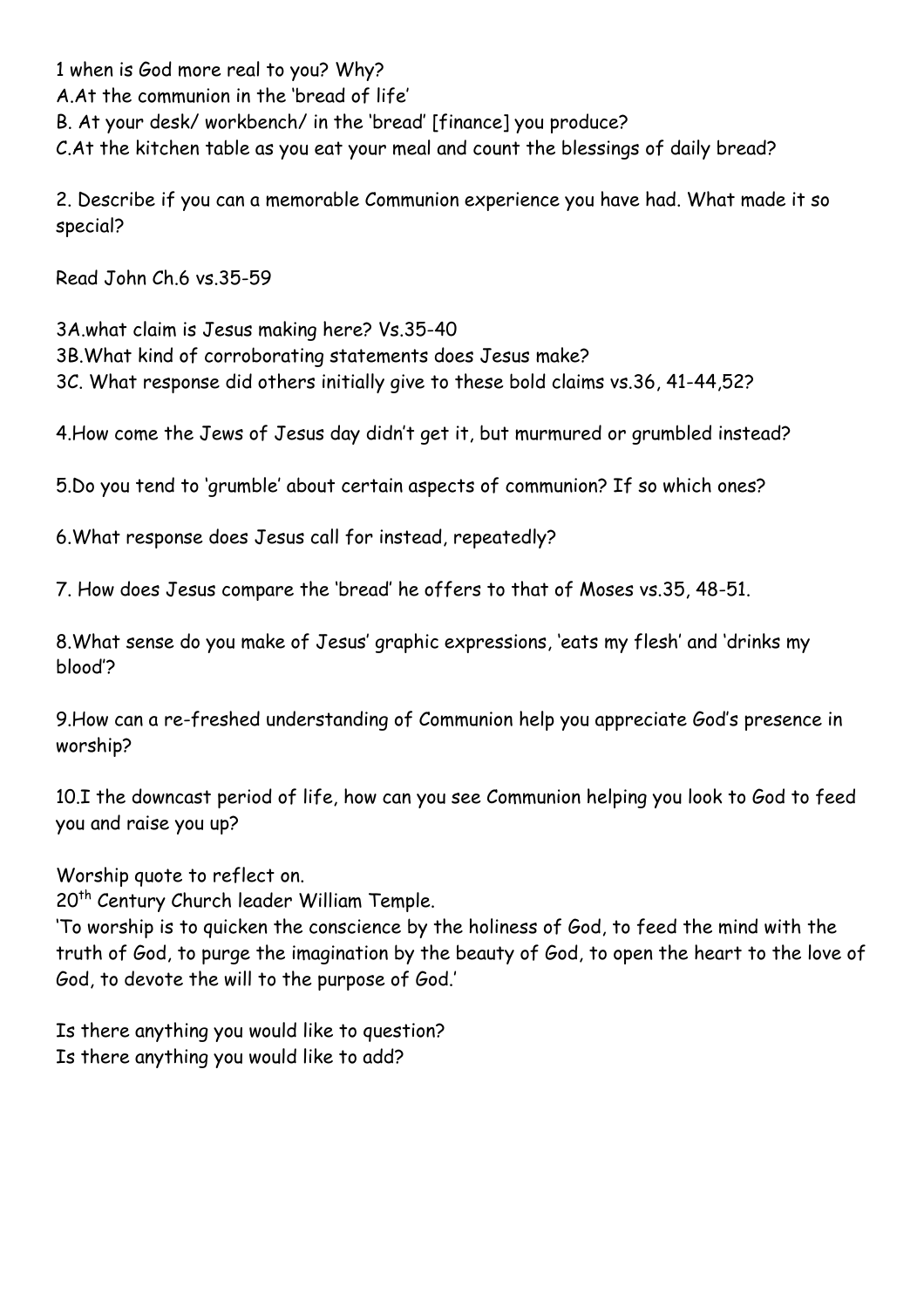## **Session 6. The hope filled future**

The word hope has been described as 'hearing the melody of the future, and faith as dancing to it in the present.'

In our response to the revelation God offers us, and especially in our corporate times of worship we can hear this melody being repeated. So that as the promise of the future invades the present, our worship is filled with joy and energy. The truth is that God welcomes into his presence those who want him. The quest may be one of desperation, delight, frantic need, or loving hunger for fellowship, but whichever way we come, we can hear the melody of the future when we need it the most, and begin to dance when our present world is either overstressed in a mess, or just pure joy to us.